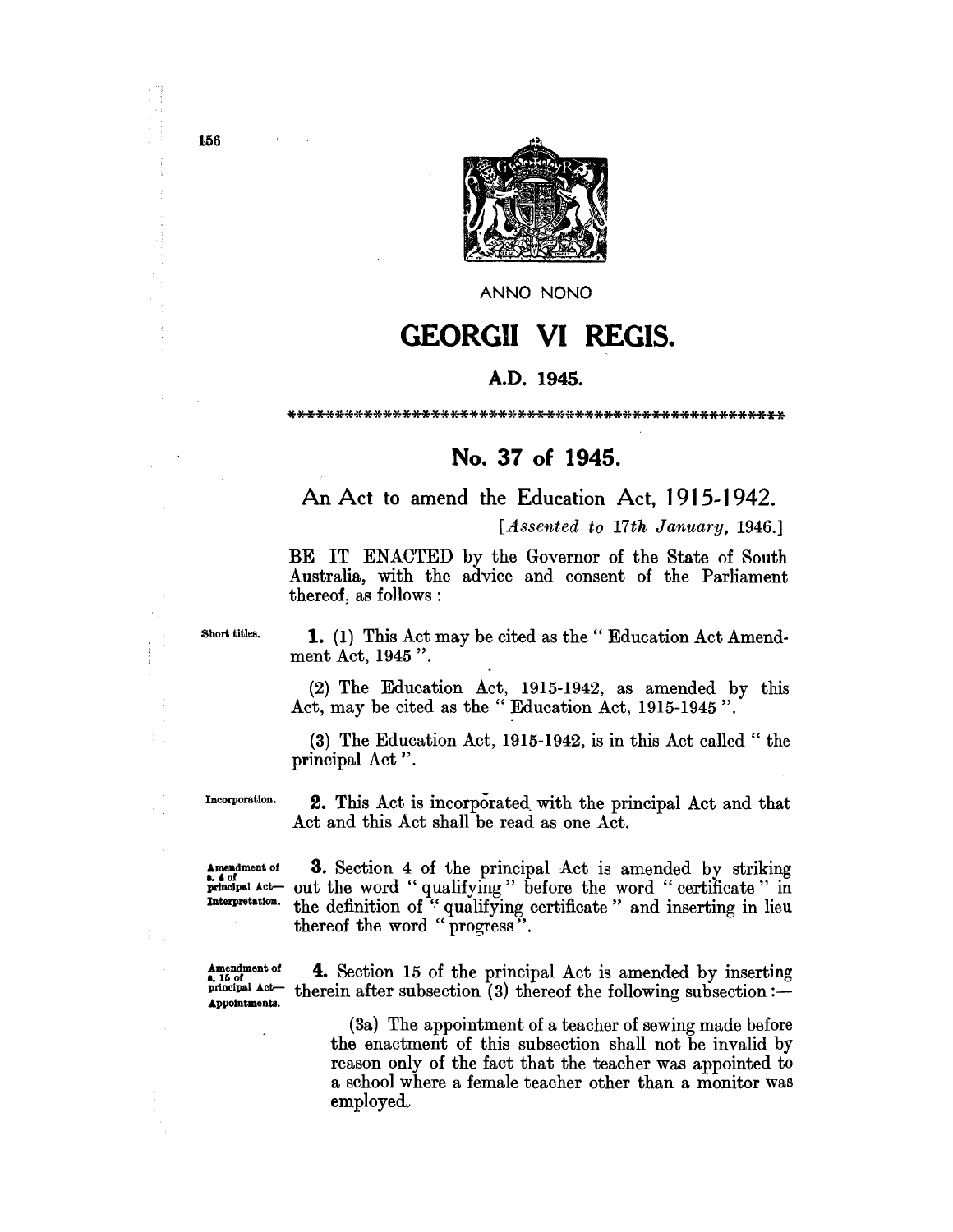**5.** Division III. of Part II. of the principal Act is repealed  $_{\text{re-encitment}}^{\text{Repeal and}}$ and the following Division is enacted and inserted in lieu of Division  $m$ . thereof:——

#### *Division III-The Ed'ucational Policy Board.*

19. (1) The Governor may appoint a board to be called Establishment<br>The Educational Policy Board". The said board is in " The Educational Policy Board". this Division referred to as " the board".

(2) The board shall consist of the Director and four other members appointed by the Governor.

(3) The Director shall be chairman of the board and the Governor may appoint one of the other members of the board to be deputy chairman.

(4) Any person who is acting as Director during the temporary absence of the Director, or while there is a vacancy in the office of the Director, shall, while so acting, act as chairman of the board.

20. (1) Subject to this section, every member of the Term of board other than the Director shall hold office for four years.

(2) One of the first members of the board other than the Director shall retire at the end of the first year, one at the end of the second year, and one at the end of the third year after his appointment. The member so to retire in each year shall be decided by drawing lots.

(3) A person appointed to a casual vacancy on the board shall hold office for the balance only of the term of the person in whose place he was appointed.

21. The members of the board shall be paid such  $R_{\text{em} \text{un} \text{en} \text{in}}$ remuneration and allowances as are fixed by the Governor.

22. (1) The seat of a member of the board shall become  $_{\text{vacancies}}^{$  Casual vacant--

 $(a)$  if he dies;

- (b) if he resigns by notice in writing given to the Minister;
- (0) if he is absent from more than four consecutive meetings of the board without leave granted by the Minister; or
- (d) if he is removed from the board by the Governor pursuant to this Act.

(2) The Governor may at any time remove a member of the board from his office if in the Governor's opinion

Policy<br>Board.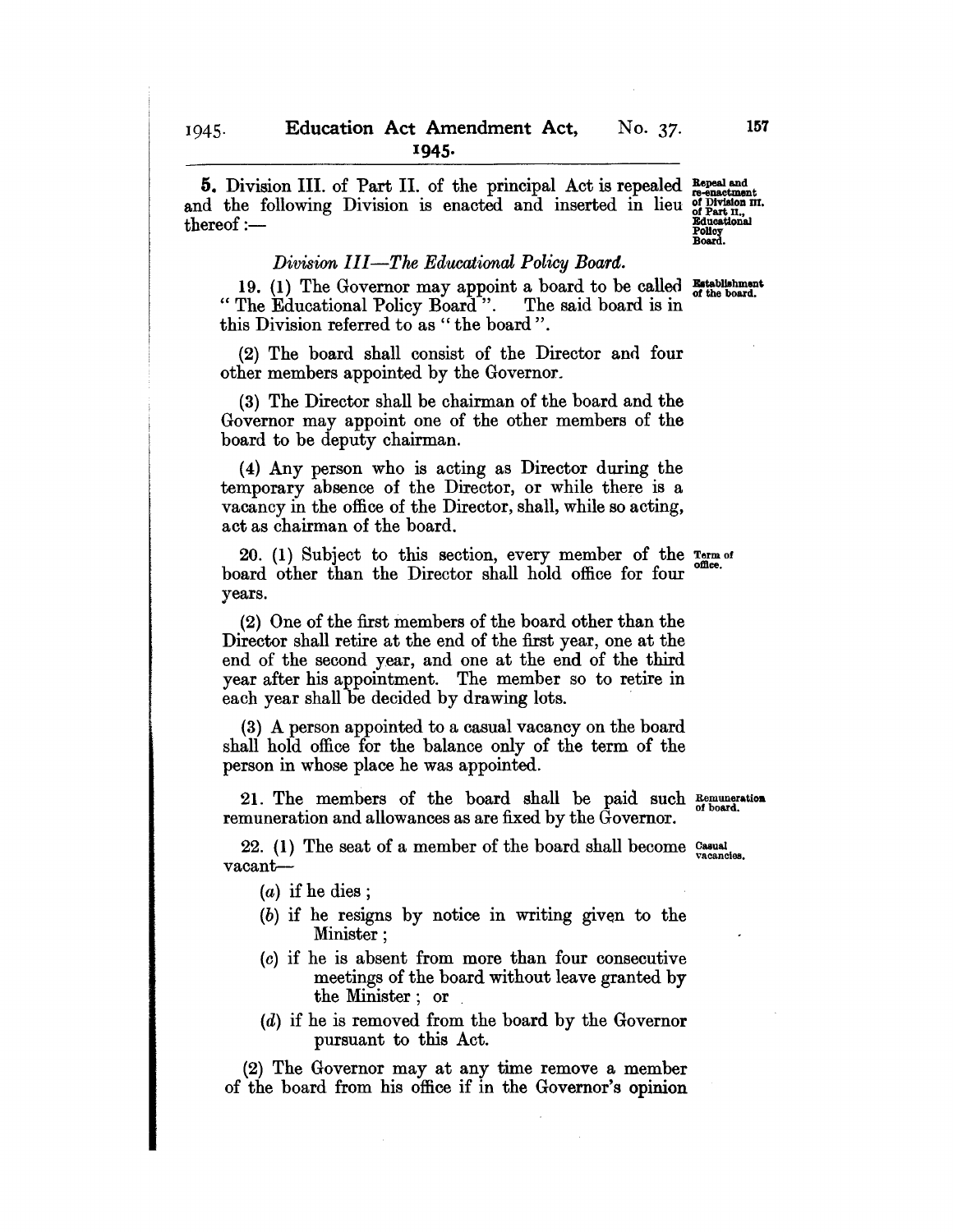he has become incapable of performing the duties of his

Quorum and majority decision.

office, or has been guilty of neglect of such duties. 23. (1) The Director or deputy chairman and any two other members shall constitute a quorum of the board for

the transaction of business.

(2) A decision of the board shall not be valid unless at least three members of the board concur therein.

(3) In the absence of the Director or acting Director from a meeting of the board the deputy chairman shall act as chairman.

23a. The Governor may appoint a secretary to the board and any other officers whom it requires to enable it to carry out its functions.

23b. A decision, report or recommendation of the board shall not be invalid on the ground that at the time of the making thereof a vacancy existed on the board.

23c. (1) The function of the board shall be to inquire into and report to the Minister upon all matters referred to the board by the Minister pursuant to this Act.

(2) The Minister may refer to the board for inquiry and report any proposals, projects or questions relating to any of the following matters, namely  $:$ 

- (a) opening and closing of schools ;
- (b) alterations in the nature, classification, staffing, or status of schools ;
- (c) building new schools or additions to schools;
- (d) alterations "in the general principles of selecting, training, appointing, classifying, promoting or transferring teachers ;
- (e) new regulations and alterations of and additions to regulations;
- *(f)* general mstructions to teachers ;
- (g) any new administrative or educational policy affecting schools ;

(h) any other matter prescribed by regulation.

Abolltion of Advisory Council of **Education** 

23d. The Advisory Council of Education is hereby abolished.

 $\frac{\text{Fnactment of}}{\text{Partical.} \text{Set}}$  **6.** The following headings and sections are enacted and  $\frac{\text{Fnactinal of}}{\text{Inticial.} \text{Set}}$  inserted in the principal Act after section 28 thereof  $\cdot$ inserted in the principal Act after section 28 thereof :-

Staff of the board.

Validity of decisions of board.

Functions of the board.

 $\frac{1}{2}$ 

A Ú,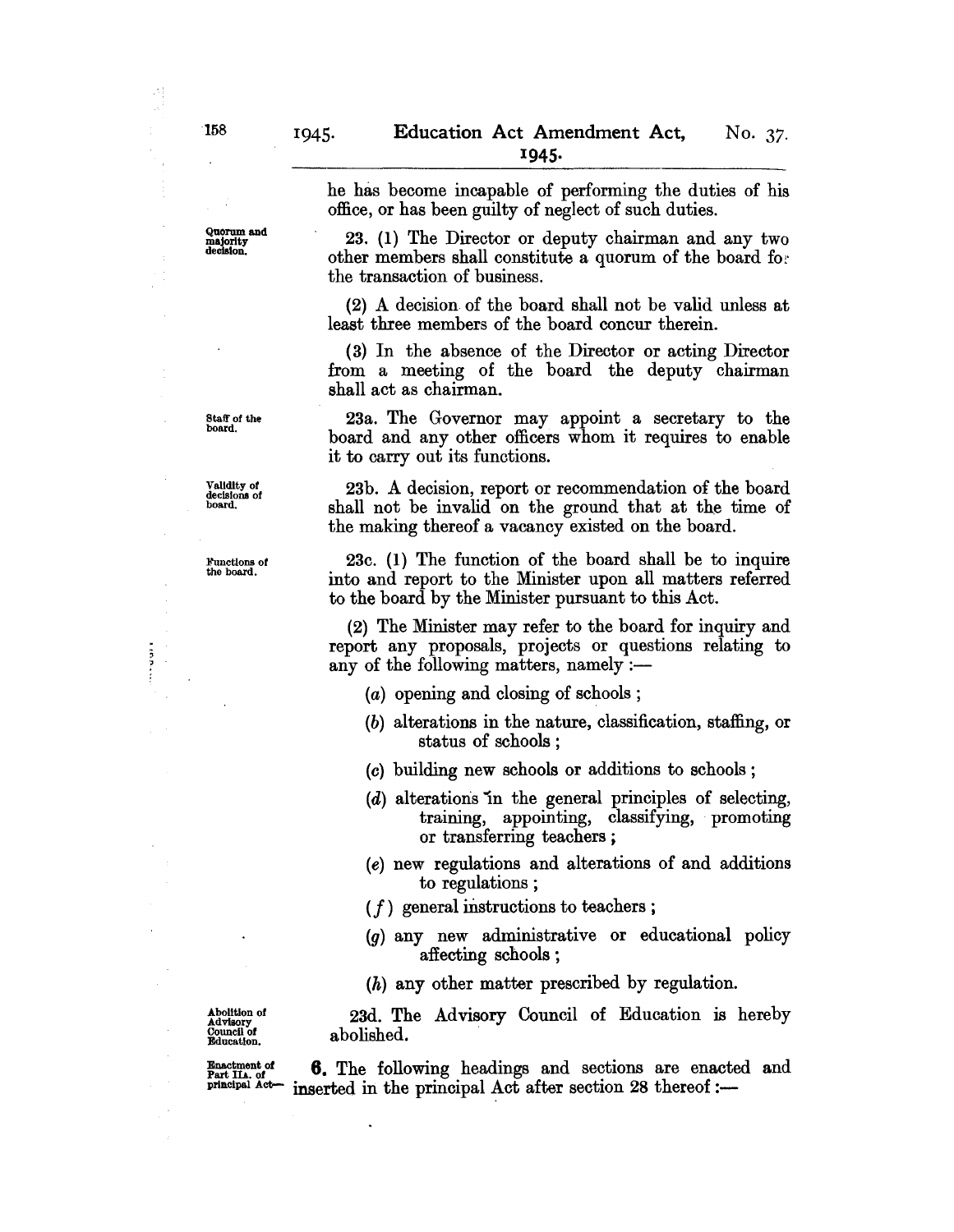### PART IIA.

## THE TEACHERS SALARIES BOARD.

## Teachers Salaries Board.

*Constitution and General Powers of Board.* 

28a. In this Part, unless the context otherwise requires, Interpretation. or some other meaning is clearly intended-

"the board" means The Teachers Salaries Board constituted under this Part :

" position" means position held by a teacher:

" teacher" means teacher employed under this Act.

28b. (1) For the purposes of this Part there shall be a  $_{\text{board}}^{\text{Constitution of}}$ board to be called The Teachers Salaries Board.

(2) The board shall consist of a chairman and four members.

(3) The chairman of the board shall be appointed by the Governor and shall be a Special Magistrate.

(4) Two of the members shall be appointed by the Governor and the other members shall be a male teacher elected by male teachers and a woman teacher elected by women teachers (in manner to be prescribed by regulations). At an election every teacher not being a part-time teacher shall be entitled to vote.

(5) A person who has been dismissed from the Education Department on the ground of misconduct shall not be appointed or elected to the board or be- capable of holding office on the board.

28 $c.$  (1) If for any reason the chairman or a member  $_{\text{density}}^{A}\text{ and}$ appointed by the Governor is unable to act in his office chairman and or if there is a vacancy in the office of the chairman or any such member the Governor may appoint a person to act as chairman or a member-

(a) during such inability or, in a case of a vacancy, until it is filled by a permanent appointment; or

(b) for any period fixed by the Governor.

(2) If for any reason an elected member of the board is unable to act in his office or if there is a vacancy- in the office of an elected member, the person elected as the deputy of that member may act in his place, and if a vacancy occurs in the office of the elected member, shall be appointed thereto.

(3) If after a deputy member has been appointed to a vacancy in the office of an elected member a further casual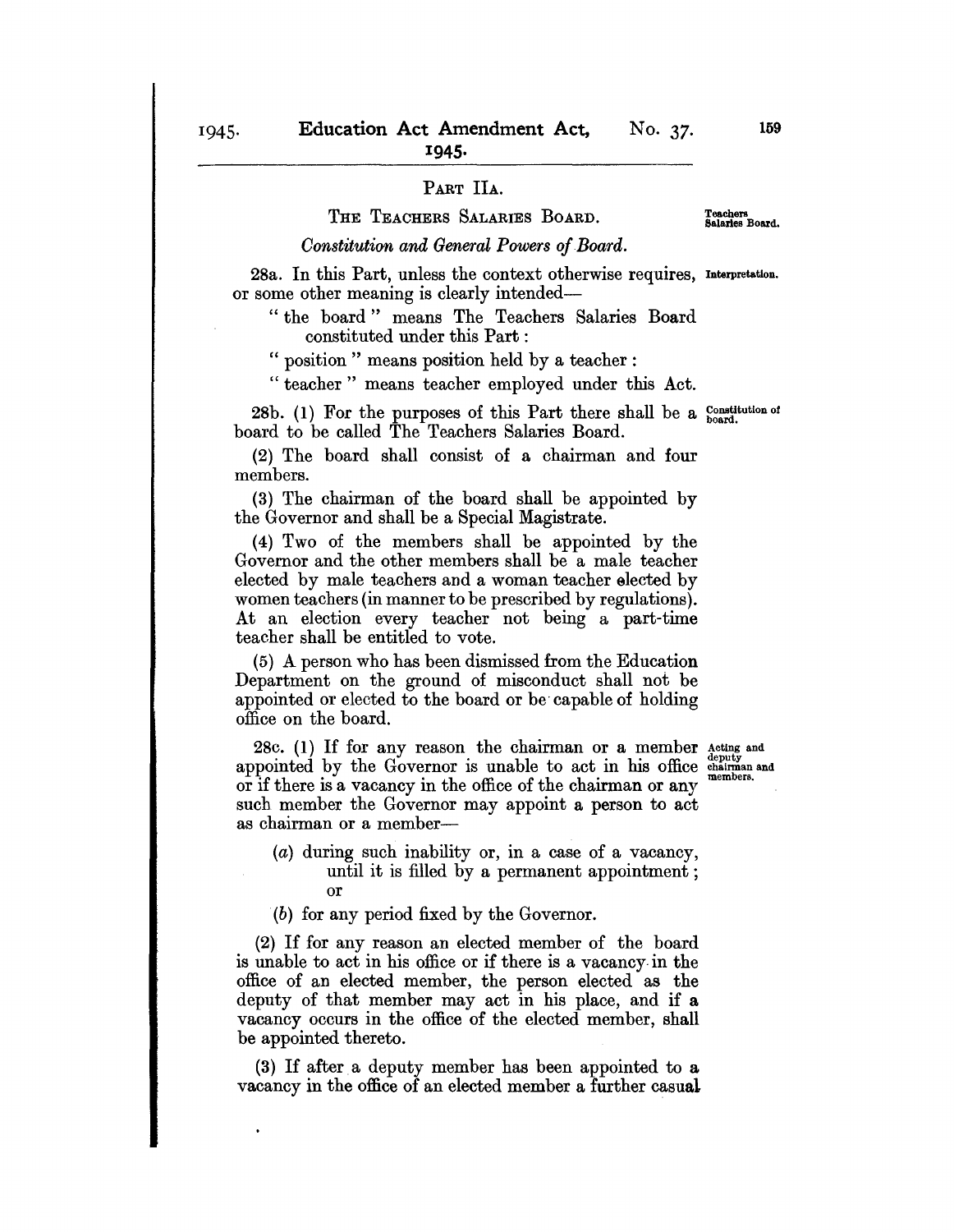vacancy occurs in that office, the Governor may appoint thereto a person whom he considers to be a suitable representative of teachers.

(4) A deputy member or an acting chairman or member shall whilst acting as a member or chairman have all the authorities, powers and duties of the member or chairman for whom he is acting.

(5) The provisions of this Part relating to tenure of office, retirement and eligibility for re-election shall apply to a deputy member in the same way as they apply to an elected member.

28d. The chairman and members of the board and their deputies shall be paid such remuneration (if any) as the Governor determines.

28e. SUbject to this Part-

- (a) the chairman and each member of the board shall hold office for three years ;
- (b) a person appointed to a casual vacancy on the board shall hold office for the balance of the term of office of the person in whose place he was appointed;
- (0) the chairman or a member of the board shall on the expiration of his term of office be eligible for re-appointment.

28f. The seat of the chairman or a member shall become vacant if-

- (a) he resigns ;
- (b) he dies;
- (0) he is dismissed from office by the Governor;
- $(d)$  he absents himself from more than five consecutive meetings of the board without leave in writing granted by the Minister ;
- (e) in the case of the chairman, he ceases to be a special magistrate ;
- $(f)$  in the case of an elected member, he ceases to be a teacher.

28g. The Governor may dismiss the chairman or a member of the board from office-

- (a) if in the Governor's opinion he is through mental or physical infirmity incapable of discharging the duties of his office; or
- (b) if he has been guilty of any misconduct which in the Governor's opinion makes it undesirable that he should remain a member of the board.

vacancies<br>vacancies

Dismissal of member.

y.

Casnal

Remuneration of board.

Tenure of oftlce.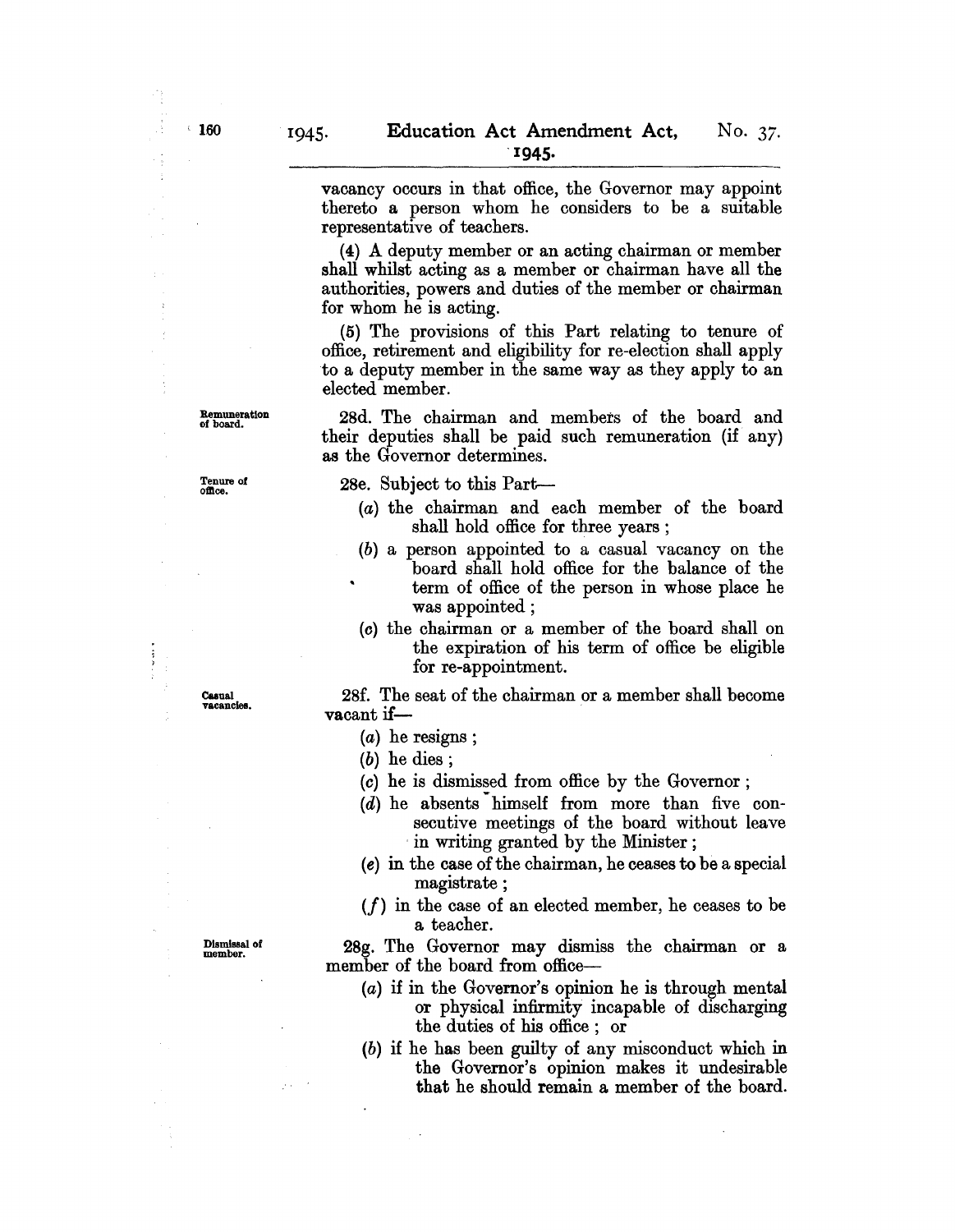28h. If a vacancy on the board required to be filled by  $\frac{F \text{ failure to}}{right}$ an elected member is not so filled within the time prescribed by regulations, the Governor may at his discretion appoint a teacher as a member of the board, and the teacher so appointed shall be deemed to have been duly elected as a member of the board.

28i. (1) Every election of a member or deputy member  $\mathbb{E}$  ections. of the board-

- (a) shall be conducted in accordance with the regulations;
- (b) shall be held at such times as are prescribed by the regulations, and under the direction of a returning officer to be appointed by the Governor.

(2) Every candidate shall be entitled to appoint a scrutineer who shall have the right to be present at, and inspect, the scrutiny and count of votes.

28j. Every appointment and election under this Part Notification of shall be notified in the *Gazette* and shall take effect as from the date specified in such notification.

28k. At any meeting of the board the decision of three Majority members or of the chairman and two members shall be the decision of the board. .

281. The Governor shall appoint a secretary and such oncers. other officers as are necessary to assist the board and the persons so appointed shall be subject to the directions and control of the board and shall discharge such duties and functions as are imposed or conferred upon them by the board.

 $28m$ . The expenditure of the board shall be defrayed  $\frac{Example}{bound}$ . out of moneys to be appropriated by Parliament for the purpose.

#### *Teachers Salaries.*

28n. The board shaN have jurisdiction from time to Jurladlctlon of time to make awards-

- (a) fixing the minimum and maximum salary payable to the holder of each position and the annual or other periodical increments of each salary ;
- (b) fixing any special payment or allowance for any special circumstances connected with the work of any position;
- (0) declaring that payment of any salary or increment shall be conditional upon the holding of any specified qualification, or upon satisfactory service, or other condition;

161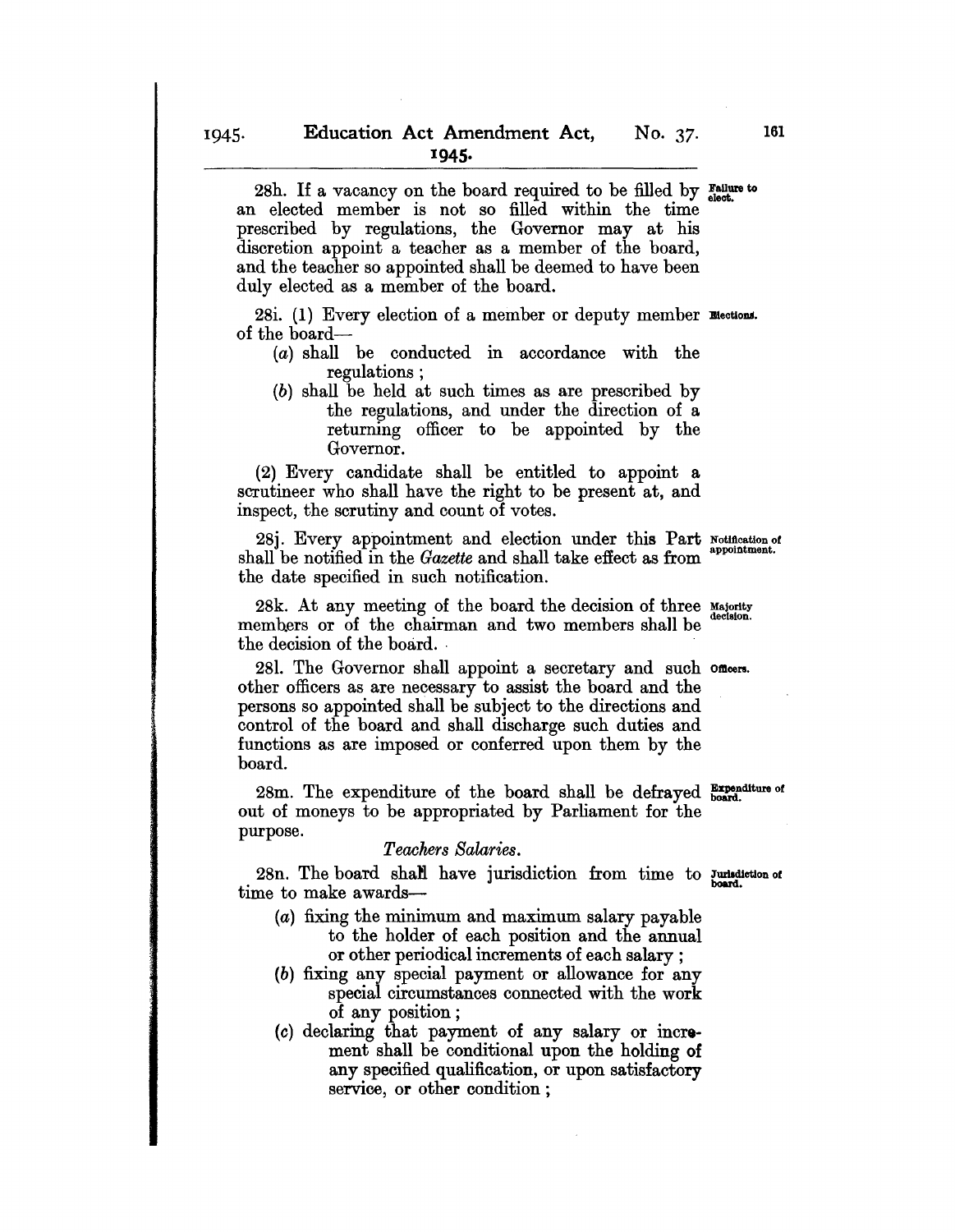Commence-<br>ment of proceedings.

- (d) varying or adding to any award previously made by the board, or rescinding any such award and making a new award in lieu thereof;
- (e) determining any matter incidental or relating to any of the foregoing matters.

280. (1) The board may make any award of its own motion, or on application made in accordance with the regulations by the Minister or an association of teachers.

(2) The board shall not make any award· without first sitting to hear the Minister and the teachers affected thereby, or his or their representatives and giving reasonable notice of the time and place of such sitting to the parties interested: Provided that a notice in the *Gazette* published at least fourteen days before the board sits as aforesaid and giving notice of the time and place of the intended sitting shall be deemed to be reasonable notice to all parties.

28p. When any award is made by the board the chairman shall sign it and send a certified copy to the Minister and shall publish it in the *Gazette.* 

28q. Every award shall come into force upon the expiration of fourteen days after it has been published in the *Gazette,* and shall remain in force, subject to any variations thereof, until the date specified therein, or if no date is so specified, until rescinded by the board.

28r. An award duly made under this Part shall be binding on the Minister and all other persons to whom it applies: Provided that the Minister shall be liable to pay any salaries or other sums fixed by an award only to the extent to which money voted by Parliament is available for the purpose.

28s. (1) An award or order of the Industrial Court in force at the time of the passing of the Education Act Amendment Act, 1945, shall be subject to any award made by the board under this Part.

(2) If during the currency of an award made by the board under this Part any award, judgment or order is made or given by any industrial authority in relation to any matter dealt with in the award made by the board, the award last-mentioned shall cease to have effect as regards the matter dealt with by the industrial authority and thereafter no further award in relation to that matter shall be made by the board.

Authorization and publica· tion of award.

Duration of award.

 $\bar{z}$ ŧ

> Effect of award.

Jurisdiction of Courts.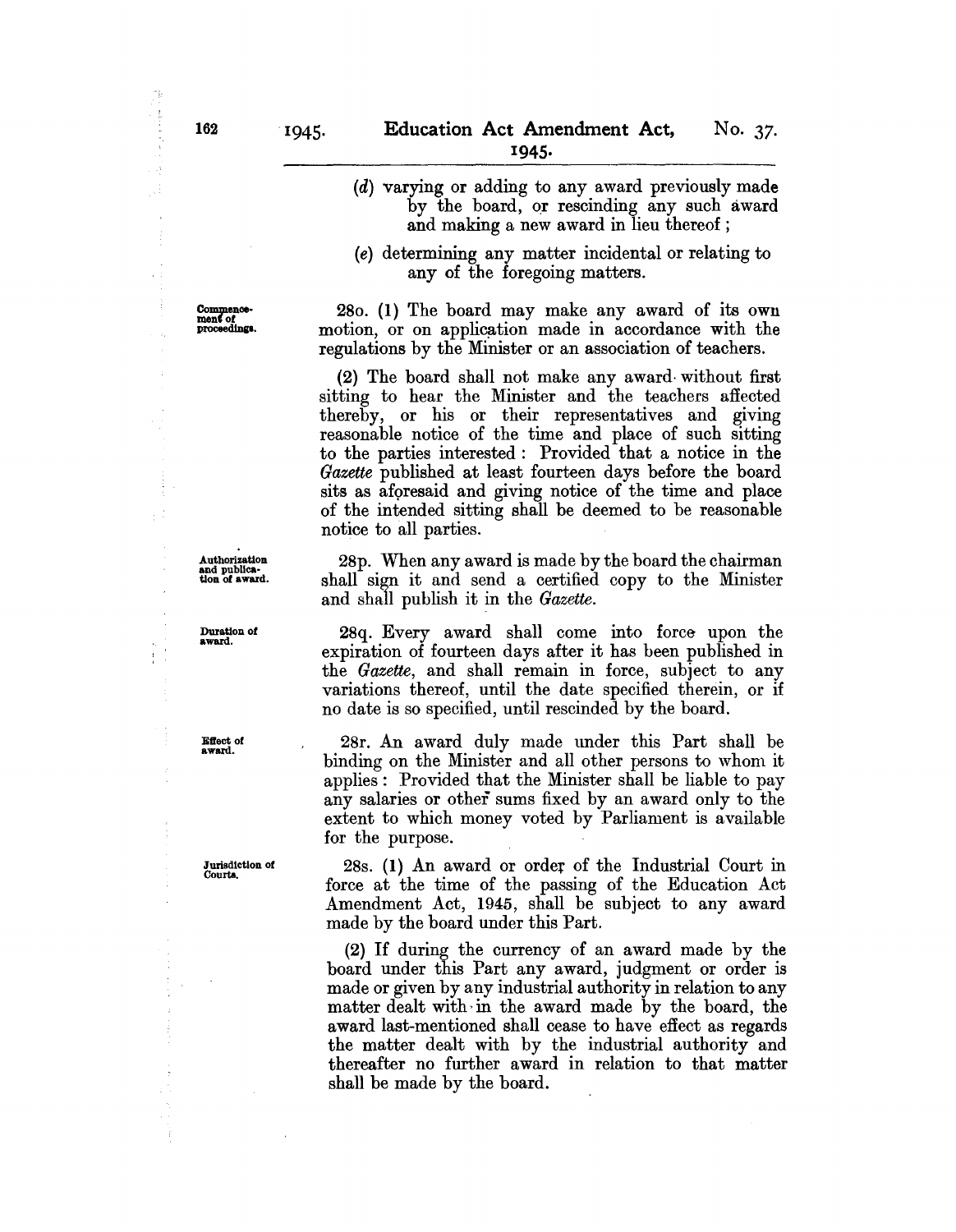- "the Industrial Court" means the Industrial Court under the Industrial Code, 1920-1943:
- " industrial authority" means the Industrial Court or any court, tribunal or authority, other than the board, having power by law to fix the remuneration of teachers.

## *Appeals Concerning Special Appointments.*

28t. (1) A person shall not be appointed to a special  $_{\text{special}}^{\text{Appoals against}}$ position in the teaching service except in accordance with this section.

In this section "special position" means a position to be filled otherwise than in accordance with a promotion list compiled under the regulations.

(2) The Director shall provisionally recommend to the Minister the person whom he considers most suitable for the special position.

(3) Notice of the provisional recommendation shall be given to every teacher who applied for the position.

(4) Any such teacher may appeal to the board in manner prescribed by the regulations against the provisional recommendation.

 $(5)$  The board shall-

- (a) hear and consider all relevant information and evidence submitted to it by or on behalf of the appellant and the Director; and
- (b) either confirm the' provisional recommendation made by the Director or recommend the appellant or one of the appellants, for the vacant position.

#### *Evidence, Procedure, and Regulations.*

 $28u.$  (1) The board may by summons signed by the  $_{\text{board as to}}^{ \text{Power of the}}$ chairman or the secretary require any person named in the summons to appear before the board and to produce any books, papers, or documents mentioned in the summons.

(2) The board may require any person appearing before it to give evidence on oath or affirmation and the chairman or any member of the board may administer any such oath or affirmation.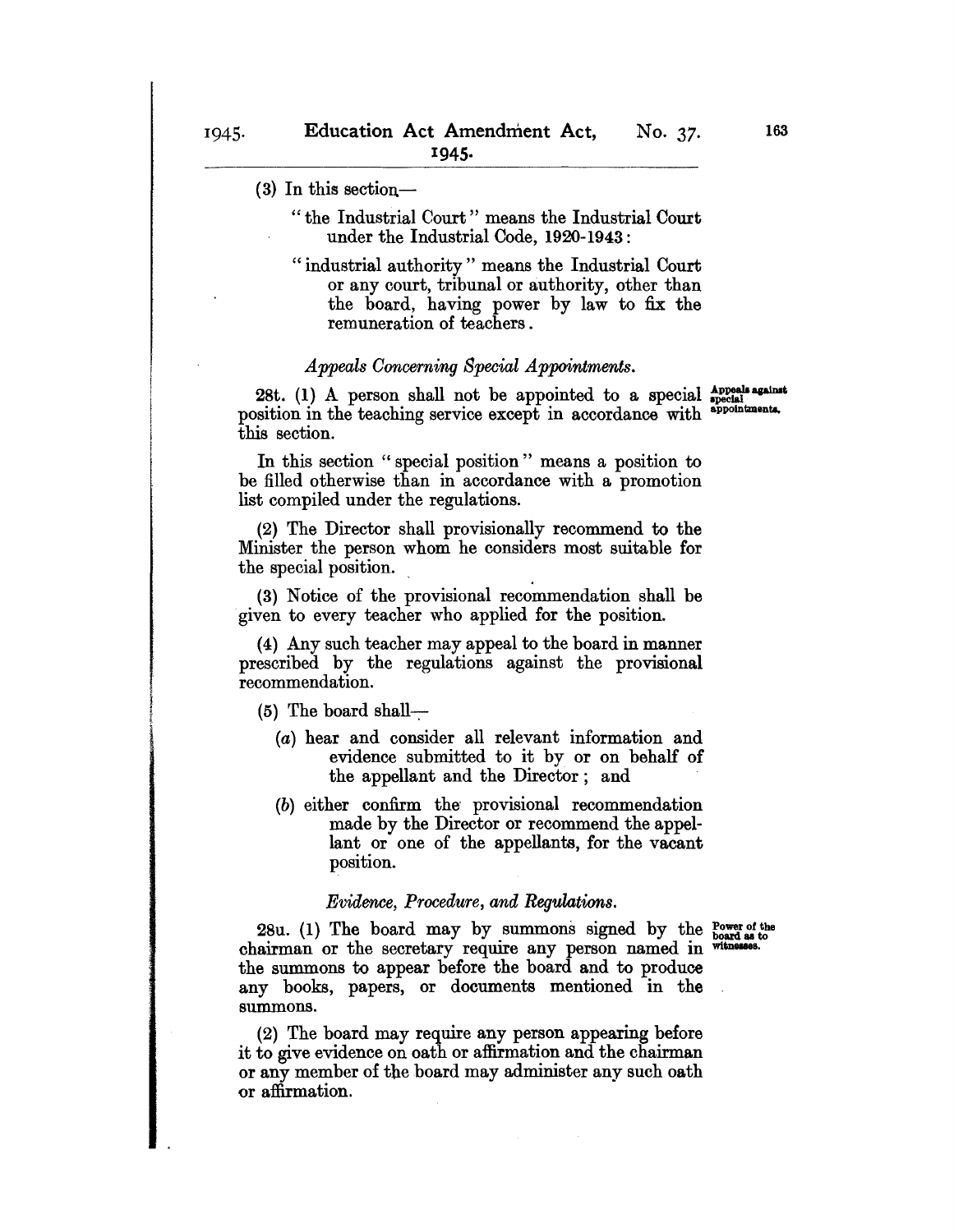(3) If any person who has been personally served with a summons to appear before the board-

- (a) does not attend in obedience to summons; or
- (b) without lawful excuse fails to produce any books, papers, or documents mentioned in the summons,

he shall be guilty of an offence and liable on summary conviction to a fine not exceeding one hundred pounds.

(4) If any person-

- (a) being before the board refuses to be sworn or to affirm;
- (b) knowingly gives false evidence before the board;
- (c) wilfully insults the board or the chairman or any member thereof; or
- (d) misbehaves himself before the board or interrupts its proceedings,

he shall be guilty of an offence and liable on summary conviction to a fine not exceeding one hundred pounds.

28v. If the board is of opinion that any application made to it is frivolous or unreasonable it may order the applicant to pay to the Treasurer in aid of the General Revenue of the State such sum as the board thinks proper, not exceeding five pounds.

28w. Any person entitled to be heard by the board may appear before the board either personally or by any other person, and may either personally or by such other person call, examine. and cross-examine witnesses, and address the board.

28x. The board may obtain the advice of the Crown Solicitor on any matter arising under this Part.

28y. In the exercise of its jurisdiction under this Part the board shall not be bound by the rules of evidence.

28z. The Governor may make regulations prescribing-

- (a) the practice and procedure in relation to the matters dealt with by the board;
- $(b)$  any matters necessary or convenient to be prescribed for carrying this Part into effect; and
- $(c)$  penalties recoverable summarily and not exceeding twenty pounds for breach of any regulation.

Frivolous applications.

Representa-tives before board.

Advice 01 Crown Solicitor.

Evidence.

Regulations.